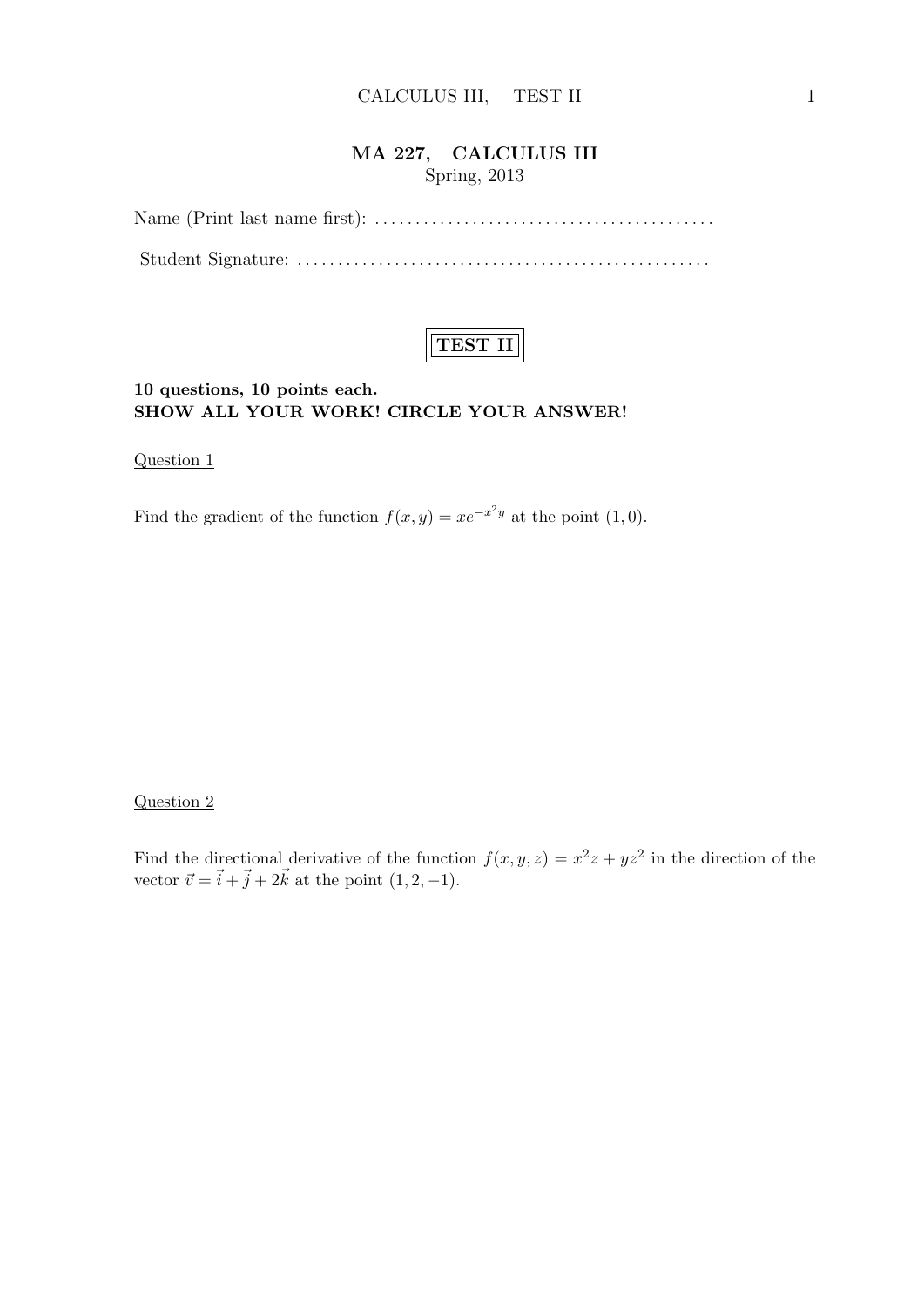Find local maximum, minimum and saddle points (if any) of the function

$$
f(x,y) = x^2 - 2xy + 2y^2 + y + 2.
$$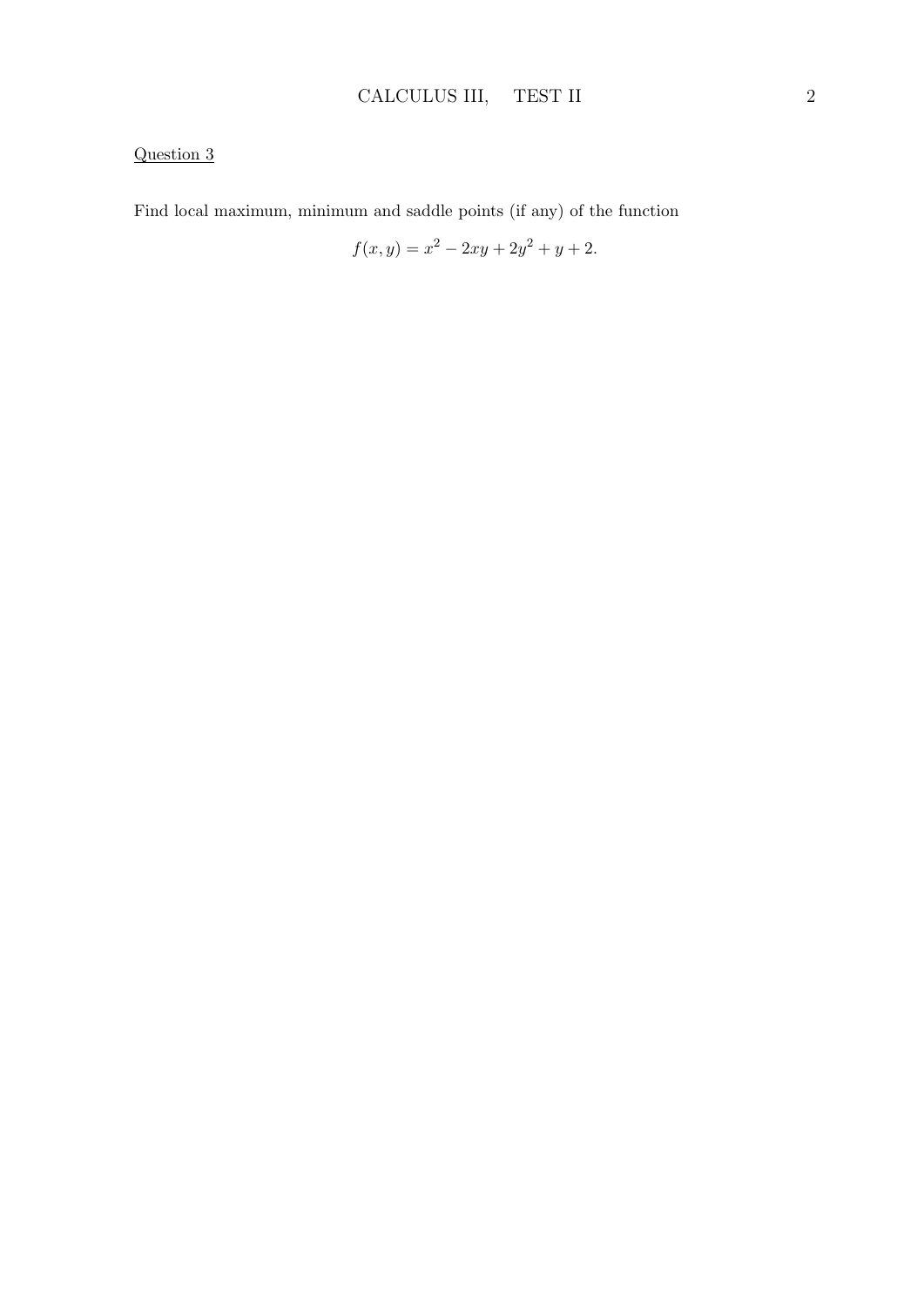Let  $z = x^2y - \frac{x}{y}$  $\frac{x}{y}$ . Find equation of the tangent plane at point  $(-1, 1)$ .

### Question 5

Find linear approximation for the function

$$
f(x, y) = x^3 - xy^2 + yx^2
$$

near point  $(1, 2)$ .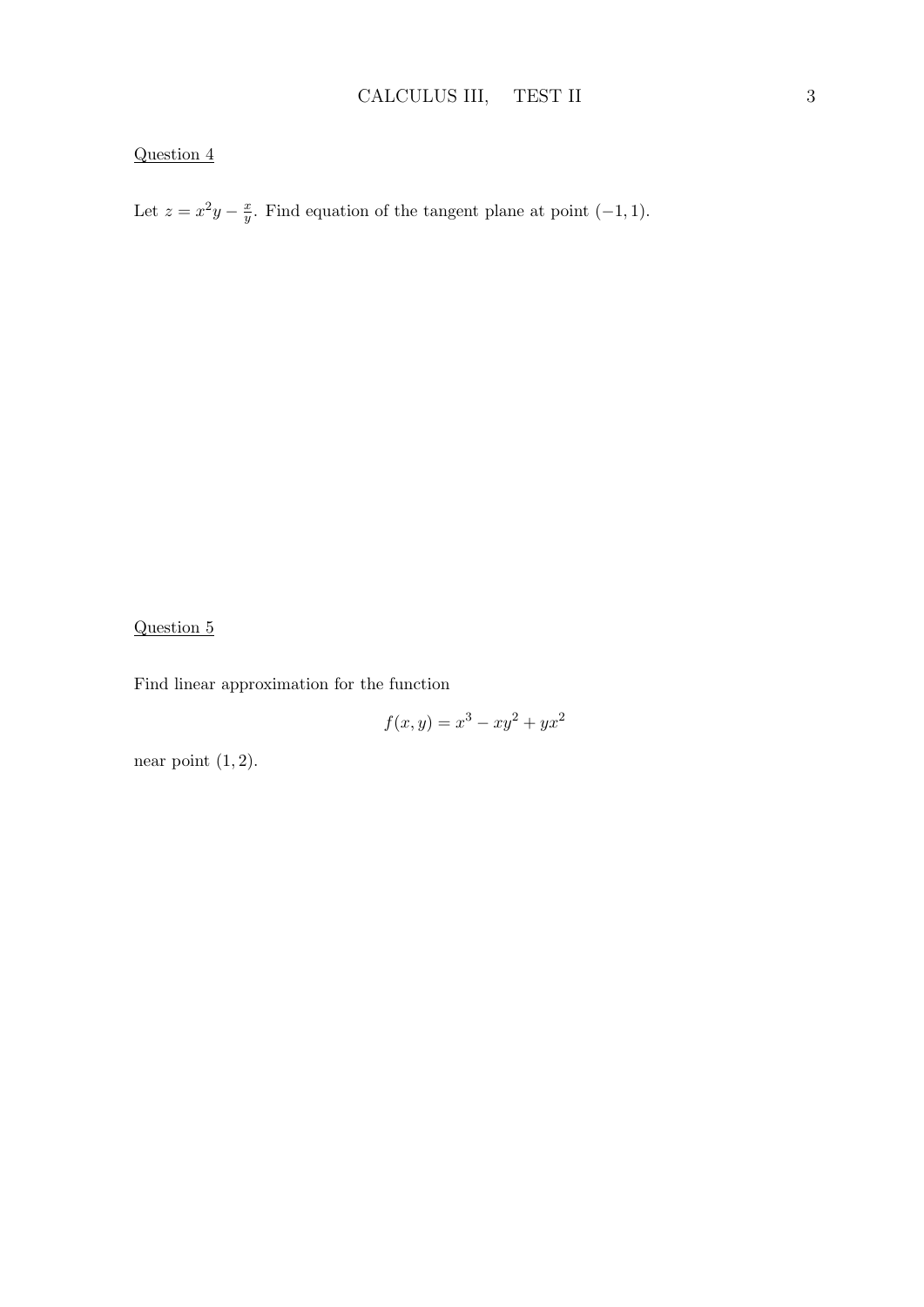Let  $f(x, y) = xy - \frac{y}{x^2}$  and  $x = s - t$ ,  $y = s - t^2$ . Find partial derivatives  $\frac{\partial f}{\partial s}$  and  $\frac{\partial f}{\partial t}$ .

Question 7

Let  $f(x, y) = x \cos(y) - x^3y$ . Find all second partial derivatives:  $f''_{xx}$ ,  $f''_{xy}$ ,  $f''_{yy}$ .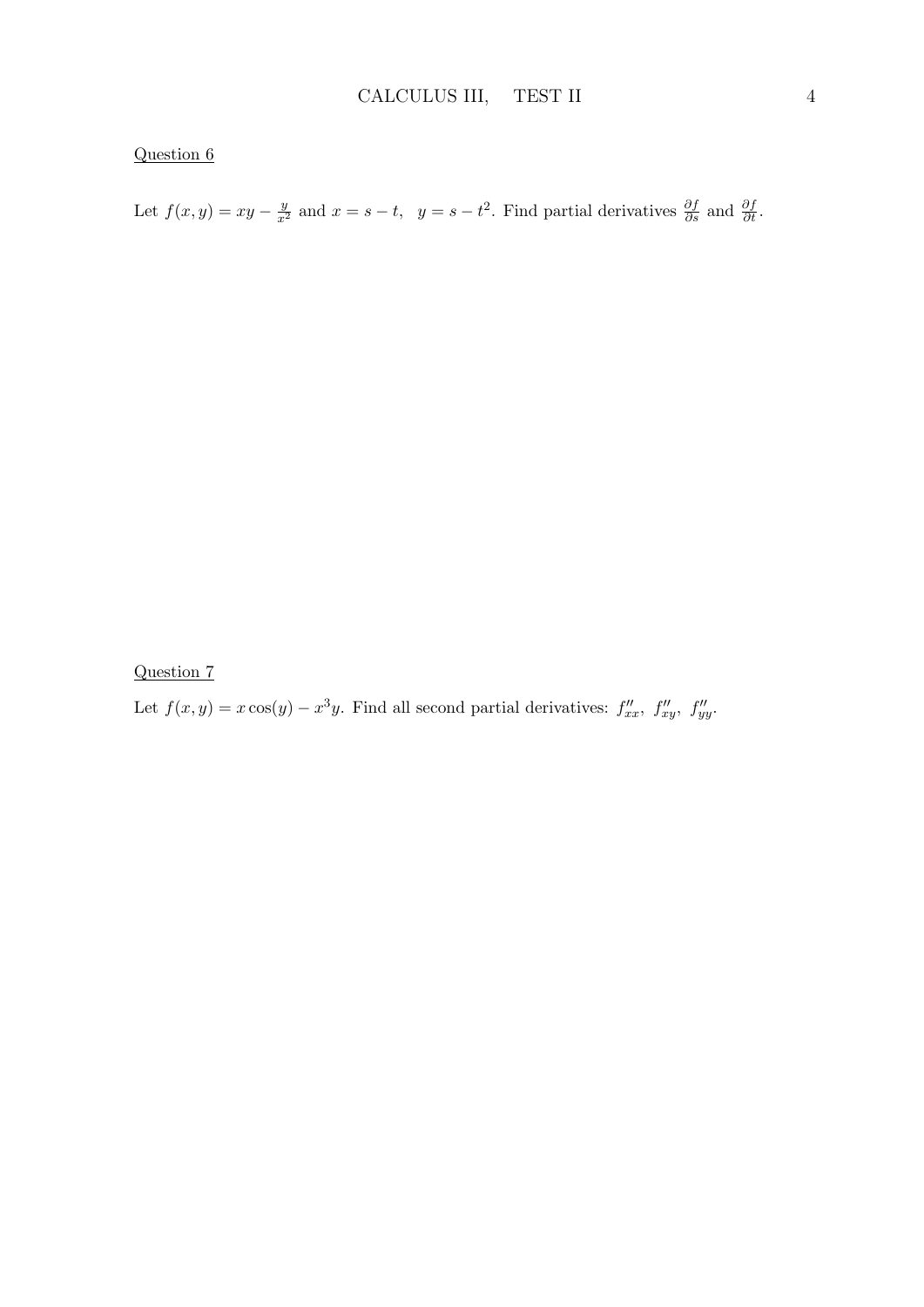Find equation of the tangent plane to the surface  $x^2 + y^3 - z^4 = 4$  at the point  $(-2, 1, 1)$ .

Question 9

Find the maximum rate of change of  $f(x, y) = xy^{1/3} - \frac{y}{x}$  $\frac{y}{x}$  at the point  $(-1, 1)$ . In which direction does it occur?